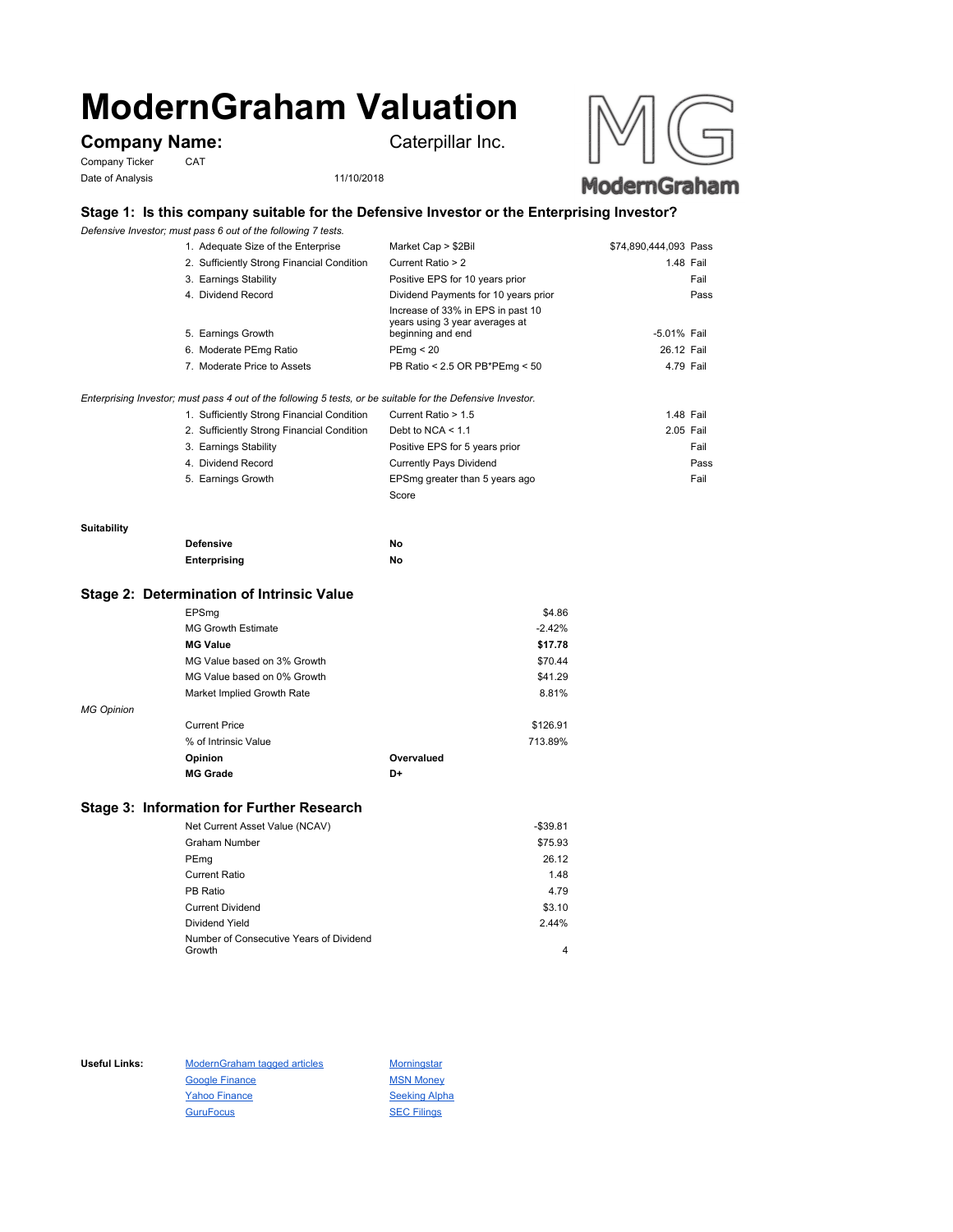| <b>EPS History</b> |          | <b>EPSmg History</b>                 |                  |
|--------------------|----------|--------------------------------------|------------------|
| Next Fiscal Year   |          |                                      |                  |
| Estimate           |          | \$11.18 Next Fiscal Year Estimate    | \$4.86           |
| Dec2017            | \$1.26   | Dec2017                              | \$2.13           |
| Dec2016            | $-$0.11$ | Dec2016                              | \$3.19           |
| Dec2015            | \$4.18   | Dec2015                              | \$5.21           |
| Dec2014            | \$3.90   | Dec2014                              | \$5.79           |
| Dec2013            | \$5.75   | Dec2013                              | \$6.31           |
| Dec2012            | \$8.48   | Dec2012                              | \$6.20           |
| Dec2011            | \$7.40   | Dec2011                              | \$4.97           |
| Dec2010            | \$4.15   | Dec2010                              | \$3.96           |
| Dec2009            | \$1.43   | Dec2009                              | \$4.02           |
| Dec2008            | \$5.66   | Dec2008                              | \$5.08           |
| Dec2007            | \$5.37   | Dec2007                              | \$4.46           |
| Dec2006            | \$5.17   | Dec2006                              | \$3.66           |
| Dec2005            | \$4.04   | Dec2005                              | \$2.66           |
| Dec2004            | \$2.88   | Dec2004                              | \$1.86           |
| Dec2003            | \$1.56   | Dec2003                              | \$1.35           |
| Dec2002            | \$1.15   | Dec2002                              | \$1.31           |
| Dec2001            |          | \$1.16 Balance Sheet Information     | 9/1/2018         |
| Dec2000            |          | \$1.51 Total Current Assets          | \$38,454,000,000 |
| Dec1999            |          | \$1.32 Total Current Liabilities     | \$26,033,000,000 |
| Dec1998            |          | \$2.06 Long-Term Debt                | \$25,441,000,000 |
|                    |          | <b>Total Assets</b>                  | \$78,209,000,000 |
|                    |          | <b>Intangible Assets</b>             | \$8,209,000,000  |
|                    |          | <b>Total Liabilities</b>             | \$62,319,000,000 |
|                    |          | Sharee Outetanding (Diluted Average) | 500 400 000      |